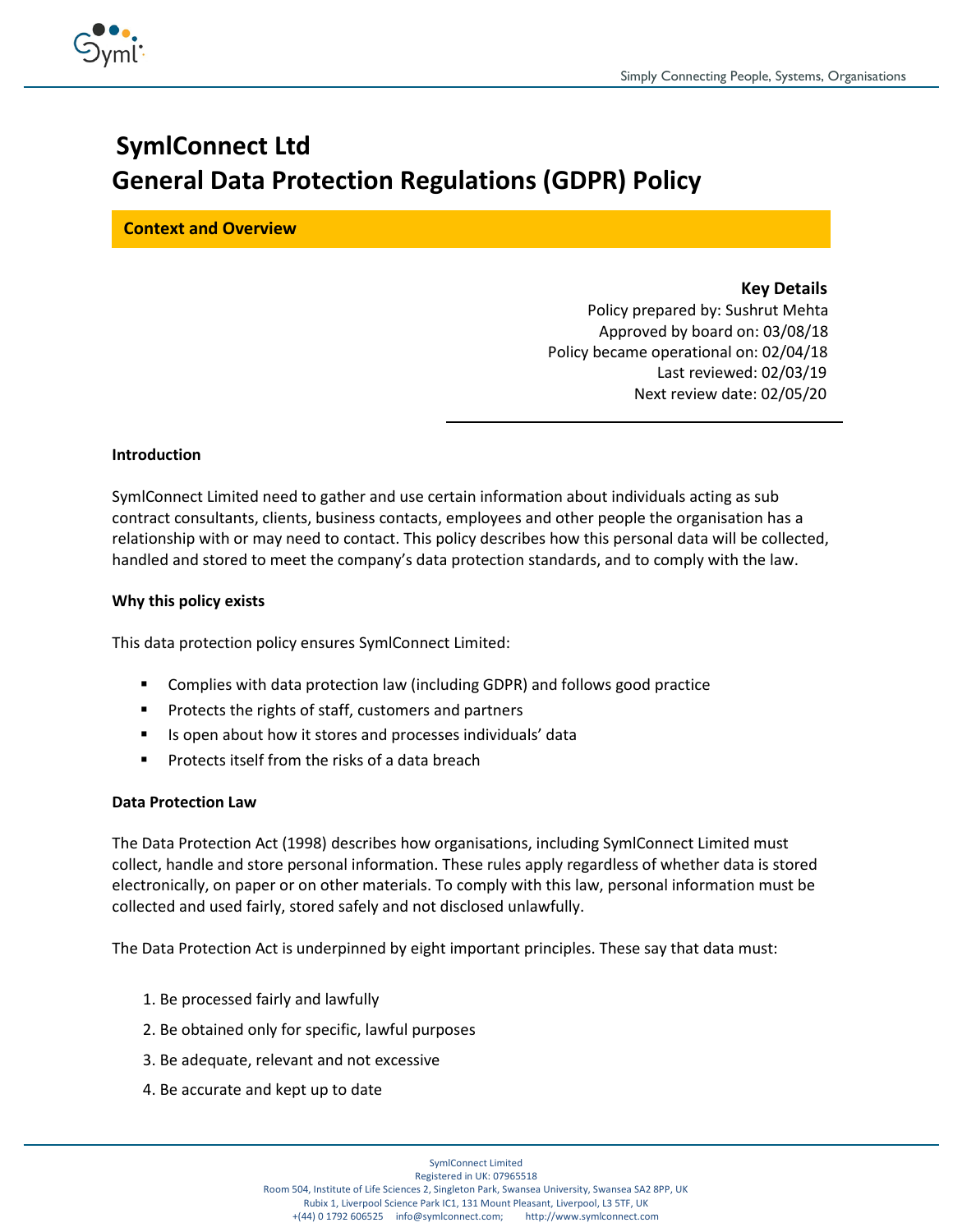

- 5. Not be held for any longer than necessary
- 6. Processed in accordance with the rights of data subjects
- 7. Be protected in appropriate ways

8. Not be transferred outside the European Economic Area (EEA), unless that country or territory also ensures an adequate level of protection.

## **People, Risks and Responsibilities**

#### **Policy Scope**

This policy applies to:

- All staff and associates of SymlConnect Limited
- **■** All contractors, suppliers and other people working on behalf of SymlConnect Limited

It applies to all data that the company holds relating to identifiable individuals, even if that information technically falls outside of the Data Protection Act (1998). This can include;

- Names of individuals
- Postal addresses
- Email addresses
- Telephone numbers
- Any other information that can identify an individual

#### **Data Protection Risks**

This policy helps to protect SymlConnect Limited from some very real security risks, including:

- Breaches of confidentiality; for instance, information being given out inappropriately.
- Failing to offer choice; for instance, all individuals will be free to choose how the company uses data relating to them.
- **EXECT** Reputational damage; for instance, the company could suffer if hackers successfully gained access to sensitive data.

#### **Responsibilities**

Everyone who works for or with SymlConnect Limited has responsibility for ensuring data is collected, stored and handled appropriately. Each individual that handles personal data must ensure that it is handled and processed in line with this policy and data protection principles. However, these people have key areas of responsibility: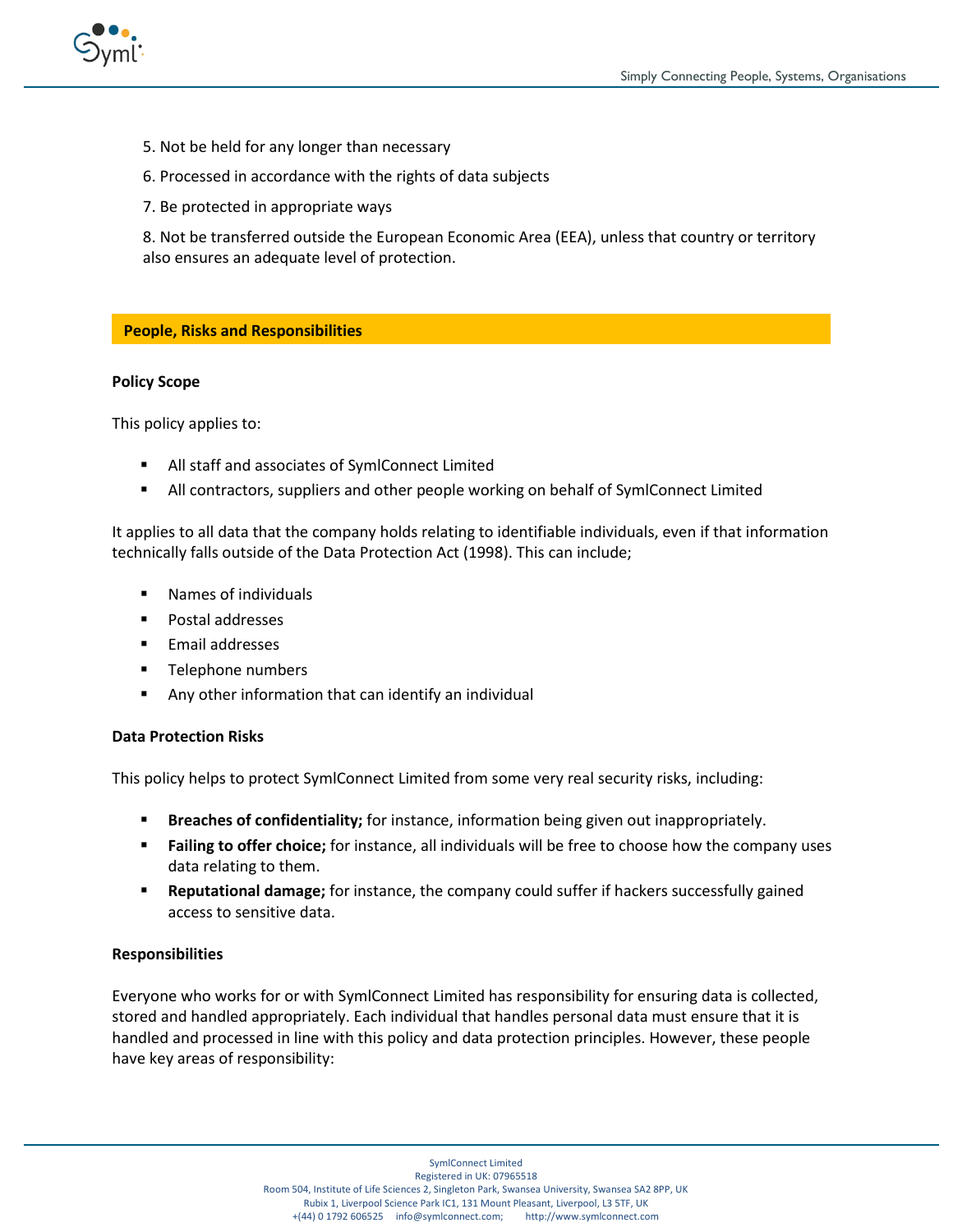

- The board of directors is ultimately responsible for ensuring that SymlConnect Limited meets it'S legal obligations.
- The Data Protection Officer, Sushrut Mehta, is responsible for:
	- $\circ$  Keeping the board updated about data protection responsibilities, risks and issues.
	- o Reviewing all the data protection procedures and related policies, in line with an agreed
	- o schedule.
	- $\circ$  Arranging data protection training and advice for the people covered by this policy.
	- $\circ$  Handling data protection questions from staff and anyone else covered by this policy.
	- $\circ$  Dealing with requests from individuals to see the data SymlConnect Limited holds about them (also called 'subject access requests').
	- $\circ$  Checking and approving any contracts or agreements with third parties that may handle the company's sensitive data.
	- $\circ$  Identifying and maintaining a professional relationship with a main IT subcontractor who is able to;
		- Ensure all systems, services and equipment used for storing data meet acceptable security standards.
		- Perform regular checks and scans to ensure security hardware and software is functioning properly.
		- Evaluate any third-party services the company is considering using to store or process data i.e. cloud computing services.
- **E** Approving any data protection statements attached to communications such as emails and letters.
- Addressing any data protection queries from journalists or media outputs like newspapers.
- Where necessary, working with other staff to ensure marketing initiatives abide by data protection principles.

# **General staff guidelines**

- **■** The only people able to access data covered by this policy will be those who need it for their work.
- Data will not be shared informally. When access to confidential information is required, employees can request it from their line managers.
- **•** SymlConnect Limited will provide training to all employees to help them understand their responsibilities when handling data.
- **Employees will keep all data secure, by taking sensible precautions and following the guidelines** below.
- Strong passwords must be used and they will never be shared.
- Personal data will not be disclosed to unauthorised people, either within the company or externally.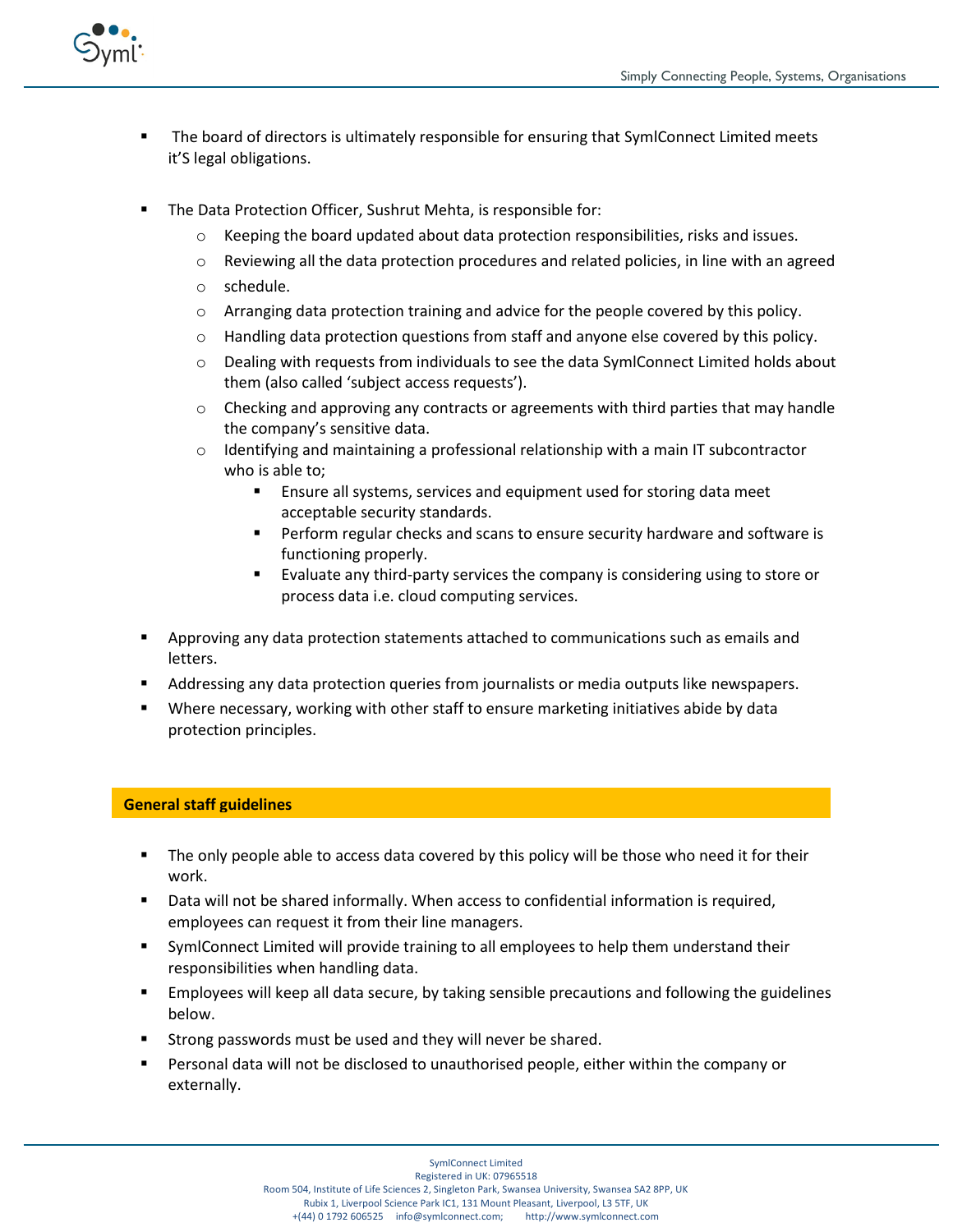

- Data will be regularly reviewed and updated if it is found to be out of date. If no longer required, it will be deleted and disposed of.
- Employees will request help from their line manager or the data protection officer is they are unsure about any aspect of data protection.

#### **Data Storage**

These rules describe how and where data will be safely stored. Questions about storing data safely can be directed to the data controller.

When data is stored **on paper**, it will be kept in a secure place where unauthorised people cannot access it. These guidelines also apply to data that is usually stored electronically but has been printed out for some reason:

- When not required, the paper or files will be kept in a locked drawer of filing cabinet.
- **Employees will make sure paper and printouts are not left where unauthorised people could see** them.
- Data printouts must be shredded and disposed of securely when no longer required.

When data is stored **electronically**, it must be protected from unauthorised access, accidental deletion and malicious hacking attempts:

- **■** Data will be protected by strong passwords that are changed regularly and never shared between employees.
- If data is stored on removable data (like a CD or DVD), these will be kept locked away securely when not being used.
- Data will only be stored on designated drivers and services, and will only be uploaded to approved cloud computing services.
- **EXED** Servers containing personal data will be sited in a secure location, away from general office space.
- **■** Data will be backed up frequently. Those backups will be tested regularly, in line with the company's standard backup procedures.
- Data will never be saved directly to laptops or mobile devices like tablets or smart phones.
- **EXECT** All servers and computers containing data will be protected by approved security software and a firewall.
- Any and all data is only stored within the company as long as it is needed. Data that is considered to be no longer of use to the company will be deleted as per the ICO guidelines on 'storage limitation'. This will include internal records, emails and email attachments and other files and documents saved electronically.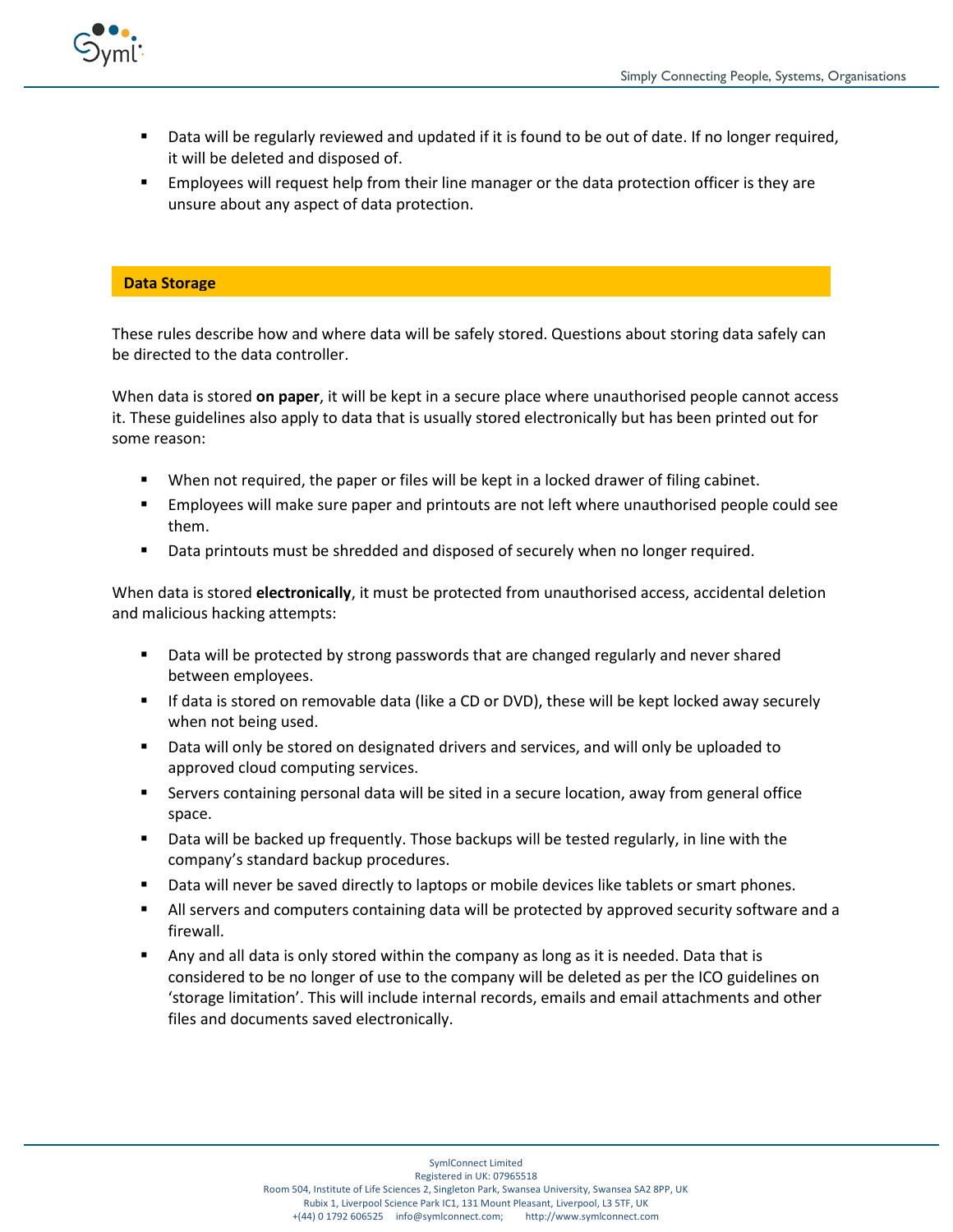



#### **Data Use**

Personal data is of no value to SymlConnect Limited unless the business can make use of it. However, it is when personal data is accessed and used that it can be at the greatest risk of loss, corruption or theft.

- When working with personal data, employees will ensure the screens of their computers are always locked when left unattended.
- Personal data will not be shared informally. In particular, this will never sent via email, as this form of communication is not secure.
- Data must be encrypted before being transferred electronically. The Data Protection Officer can explain how to send data to authorised external contacts.
- Personal data will never be transferred outside of the EEA.
- Employees will not save copies of personal data to their own computers. Always access and update the central copy of any data.

# **Data Accuracy**

The law requires SymlConnect Limited to take reasonable steps to ensure data is kept accurate and up to date. It is the responsibility of all employees who work with data to take reasonable steps to ensure it is kept as accurate and up to date and possible.

- Data will be held in as few places as necessary. Staff will not create any unnecessary additional data sets.
- Staff will take every opportunity to ensure data is updated. For instance, by confirming a customer's details when they call.
- SymlConnect Limited will make it easy for data subjects to update the information SymlConnect holds about them.
- Data will be updated as inaccuracies are discovered. For instance, if a customer can no longer be reached on their stored telephone number, it will be removed from the database. It is the data protection officer's responsibility to ensure marketing databases are checked against industry suppression files every six months.

#### **Subject access requests**

All individuals who are the subject of personal data held by SymlConnect Limited are entitled to:

- Ask what information the company holds about them and why.
- Ask how to gain access to it.
- Be informed how to keep it up to date.
- Be informed how the company is meeting its data protection obligations.